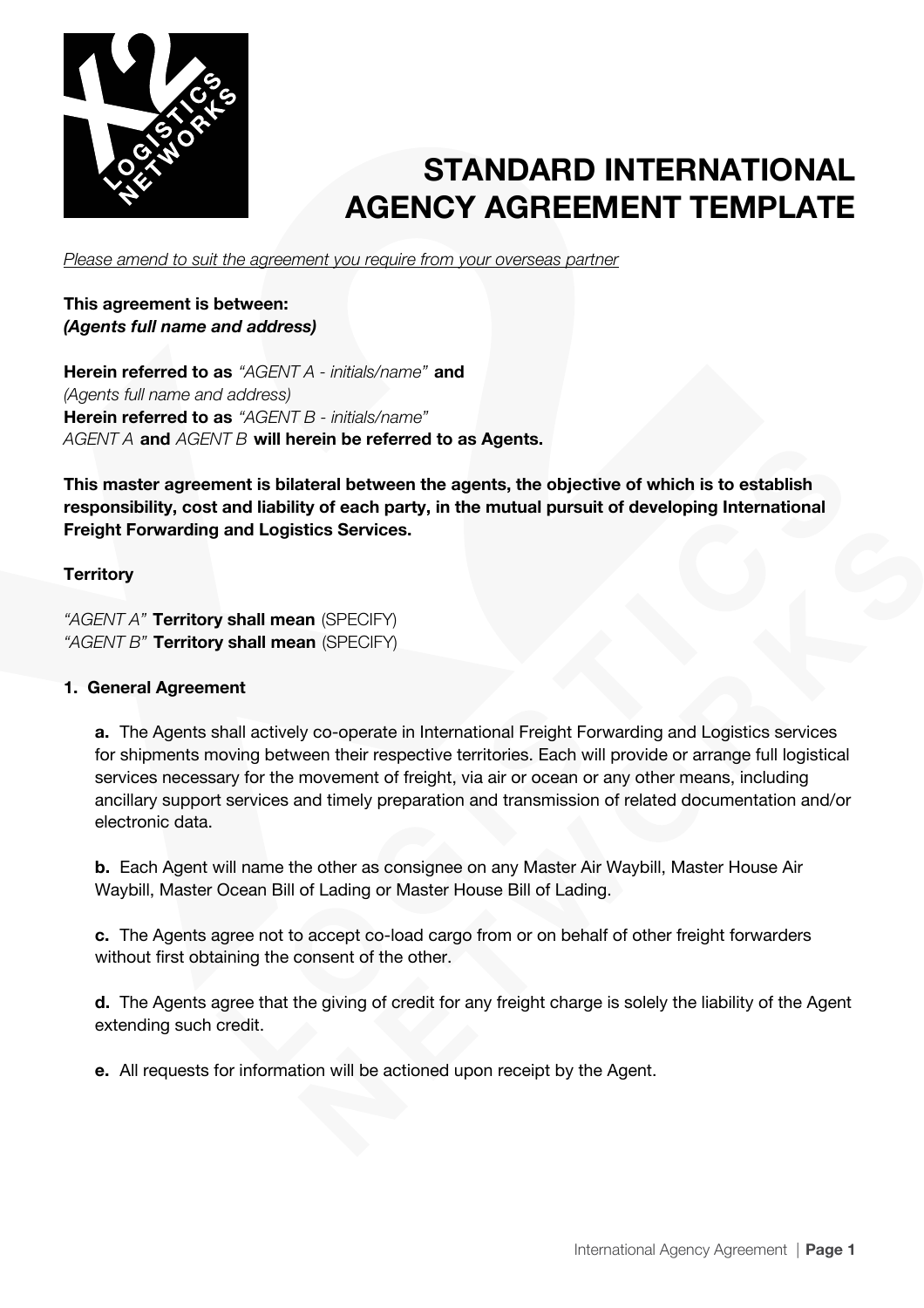

### **2. Profit Sharing**

**a.** Freight will be transported at mutually agreed prefixed rates and the Agents will share freight profit and/or losses equally on a 50/50 basis. (OR SPECIFY)

**b.** Freehand shipments are to be handled with a clear definition on profit share, if any.

**c.** Other services not covered by the above agreement are to be negotiated at the time of shipment.

### **3. Account Settlement**

- **a.** AGENT A Head Office Accounts Department details:
- **b.** (FULL ADDRESS AND CONTACT PERSON)
- **c.** AGENT A BANK DETAILS FULL ADDRESS ACCOUNT DETAILS
- **d.** (SPECIFY WHO PAYS BANK CHARGES)
- **e.** AGENT B Head Office Accounts Department details:
- **f.** (FULL ADDRESS AND CONTACT PERSON)
- **g.** AGENT B BANK DETAILS FULL ADDRESS ACCOUNT DETAILS
- **h.** (SPECIFY WHO PAYS BANK CHARGES)
- **i.** (SPECIFY YOUR GENERAL TERMS OF PAYMENT IE NUMBER OF DAYS)

#### **4. Disputed invoices**

**a.** Add here your procedure for dealing with disputed invoices

This is an example: If a dispute, controversy or claim arises out of or relates to this contract, or breach, termination or invalidity thereof, or involves disputed invoices and payment thereof, and if such dispute, controversy or claim cannot be settled and resolved through negotiation, then the parties agree in good faith to settle such dispute, controversy or claim through mediation and/or arbitration via X2 Elite, and to be bound by the decision of X2 Elite.

**b.** Add here your procedure for calculating the Rate of Exchange on your invoices, for example agree to a published rate to be applied to your invoices from a website such as www.xe.com.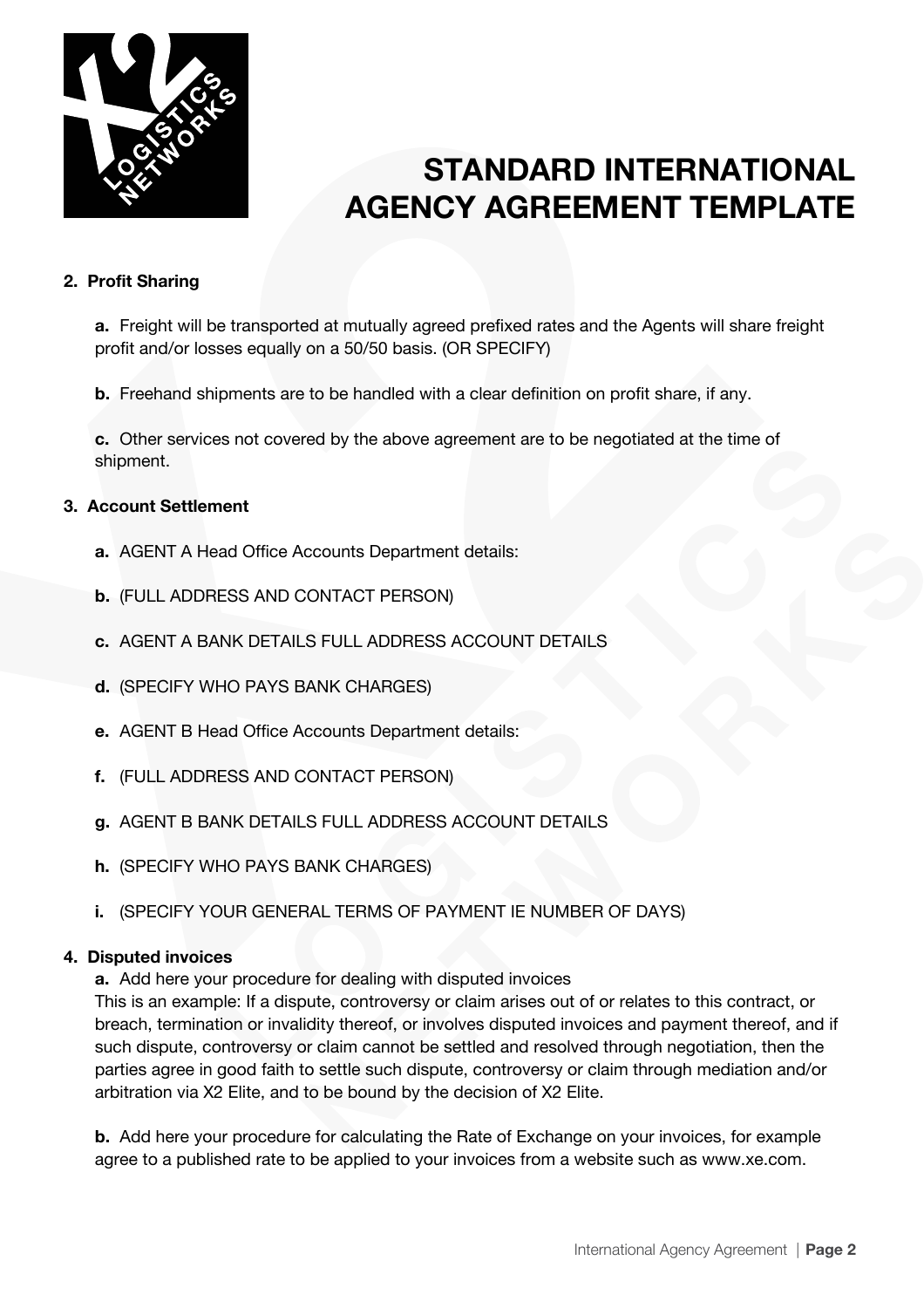

#### **5. Operational Responsibilities**

**a.** The Agents will provide total multimodal freight services, either independently or utilizing the services of Third Parties. Each Agent assumes full responsibility for all Third Parties as selected by them.

**b.** The Agents are to actively pursue, investigate and negotiate the best possible net freight rates for each service and to notify and offer these net rates to the other.

**c.** The Agents agree to receive/accept cargo from each other ensuring cargo is received clean and in good order. In the event of shortages and/or damages or delays, notation will be made on the appropriate documentation and actioned immediately upon receipt to all concerned parties.

**d.** Current/Local *(SPECIFY NAME OF STTCs)* Standard Trading Conditions apply to all transactions by either party.

#### **6. Sales and Public Relations**

**a.** The Agents agree to provide continuous sales, including sales leads and reports and actively engage in mutual promotion of joint services within their respective territory.

**b.** Sales information, sales leads and /or Routing Orders obtained by either Agent will be freely exchanged.

**c.** Agents agree to perform joint sales in each other's territory as required.

#### **7. Insurance**

**a.** Suitable Agent insurance cover will be held by both parties meeting current industry standards in Legal Liability and E&O cover.

**b.** Where the Shipper or Consignee does not insure actual cargo, the origin/sending agent will attempt to arrange for insurance cover of the goods in transit. The confirmation of insurance policy cover information will be exchanged between both parties.

**c.** Selling of cargo insurance is subject to laws and regulations in force at the time of shipment within the applicable jurisdiction(s).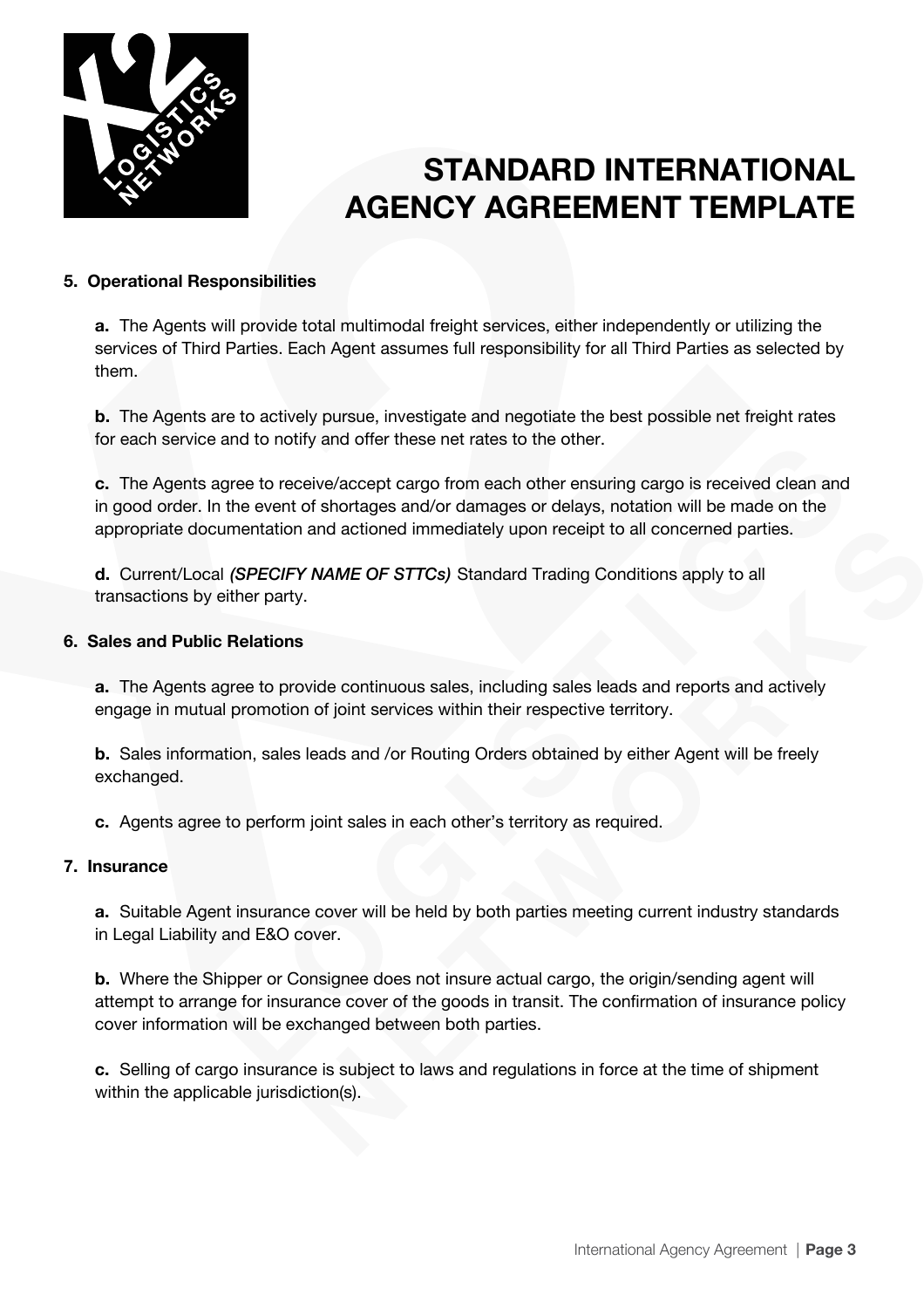

### **8. Compliance with Applicable Laws**

**a.** The Agents mutually agree that each will comply with all applicable laws in their respective territory.

**b.** This agreement shall be governed by and construed in accordance with the laws of *(SPECIFY COUNTRY)*

### **9. Service Standards**

**a.** Agents agree, to the best of their ability, to adhere to quality standards in keeping with *(SPECIFY ISO OR OTHER ACCREDITATION)*

**b.** Both Agents will refrain from any practices deemed illegal or unethical in their respective countries and 3rd party countries where goods will transit.

#### **10. Default**

**a.** Failure by either party to comply with performance or payment terms can be considered a breach and cause for termination of this agreement.

**b.** The agreement will be deemed terminated at the cessation by either Agent of its business or legal existence.

#### **11. Assignments**

**a.** The Agents may not, without the prior written consent of the other, assign this Master Agreement in whole or part to any other party.

#### **12. Amendments**

**a.** It is understood that this Agreement may from time to time be subject to amendment as circumstances warrant. Such amendments must be notified in writing to the other party and can only form a change if mutually agreed.

#### **13. Duration and Termination**

**a.** This Agreement will last from year to year from the date of signing being automatically renewed unless terminated under conditions outlined herein or by notification of one to the other in writing via both fax and courier *(SPECIFY NUMBER)* days prior to the intended termination date. Routed cargo will be considered as property of the routing Agent. Each agrees to refrain from soliciting such routed cargo from the other, directly or indirectly.